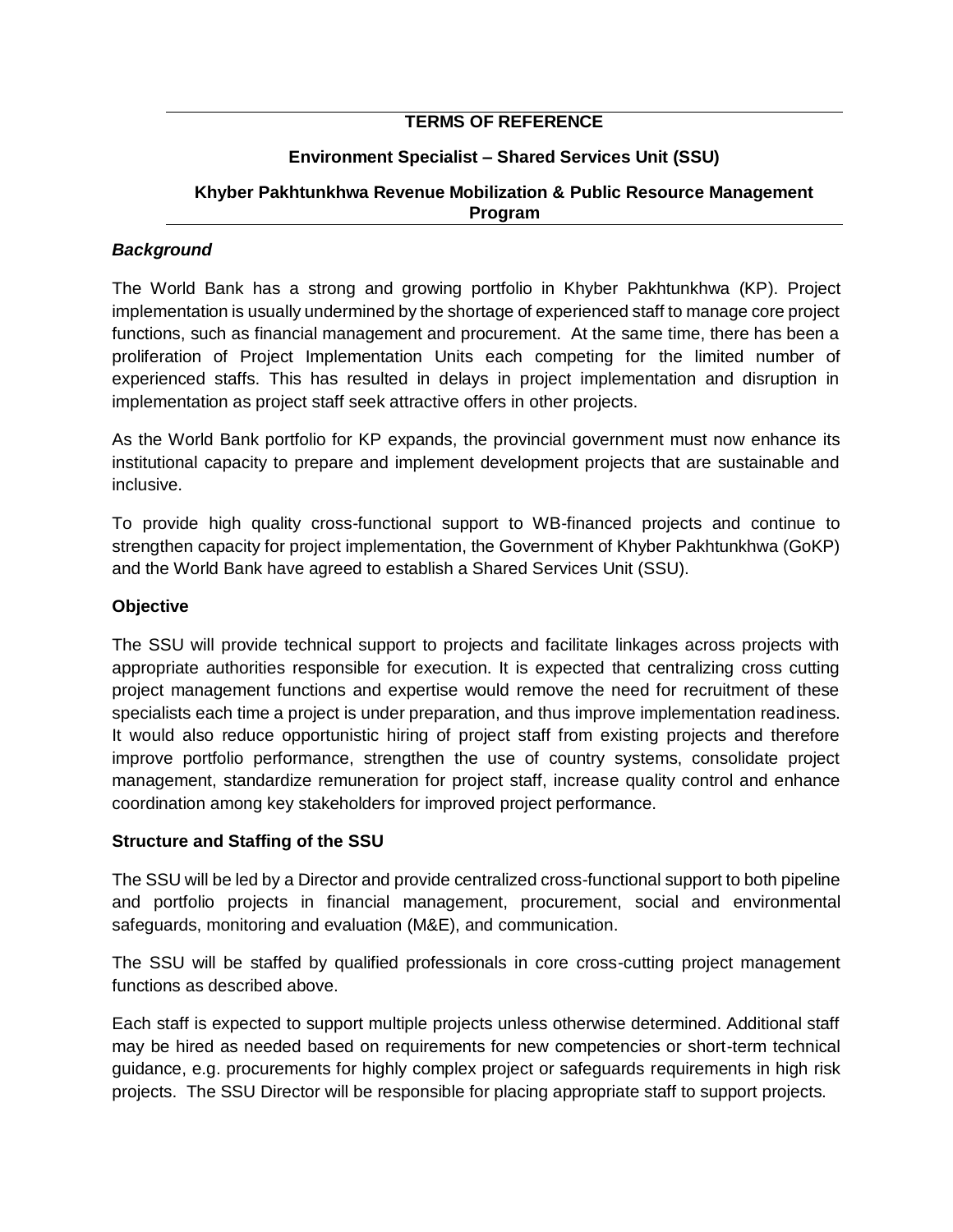## *Scope of Work*

**The Environment Specialist will assist and advise the Director SSU in carrying out environment related functions in accordance with the World Bank Guidelines.** Following would be Environment related duties and responsibilities:

- i. Provide concerned counterparts with overall guidance and support on the various aspects of environmental risk management matters to ensure adequate preparation and implementation of safeguard documents in compliance with the WB policies and guidelines throughout the project cycle.
- ii. Assist in the vetting and hiring of qualified consultants for undertaking required environmental and social studies.
- iii. Review the project documents with focus on environmental safeguard instruments and issues and provide related substantive recommendations for consideration by the concerned agency/ PIU.
- iv. Review the project's environmental management plans, bid documents, and contract specifications to ensure that all environmental compliance measures are appropriately incorporated.
- v. Support the Project Implementation Units (PIUs) capacity building to enhance the fulfillment of their responsibilities for effective implementation of projects' environmental safeguards.
- vi. Liaise with Environment Department and other relevant agencies for obtaining projects' pertinent environment clearances and permits approval.
- vii. Provide environmental implementation oversight through project supervision and monitoring and provide feedback to the SSU Director and the Project coordinator on the project compliance status including recommendations for dealing with incompliance issues, if any.
- viii. Closely collaborate with the social specialist in the SSU in the undertaking the stakeholders' consultations and in ensuring that a functional Grievance Redressal Mechanism is in place for each project.
- ix. Provide basic orientation, awareness and training on potential emerging environmental issues and good environmental management practices to counterpart agencies and stakeholders to be potentially engaged in/ benefitting from the projects under preparation.
- x. Conduct timely follow-ups on actions agreed with the World Bank Group Task Team.
- xi. Undertake other duties to be performed as per the requirements.

# *Qualifications:*

- i. University degree in a relevant field (e.g. environmental sciences, natural sciences; environmental engineering, civil engineering, or other relevant disciplines, with demonstrated interest and experience in environmental management and environmental sustainability).
- ii. At least 10 years of experience (after acquiring stipulated qualification), in the environmental management sector at the national level or with the International Organizations / Donor projects.
- iii. Demonstrated experience in the preparation of Environmental Assessments / Management Plans and environmental awareness/capacity building programs for governmental organizations, NGOs, and/or local communities.